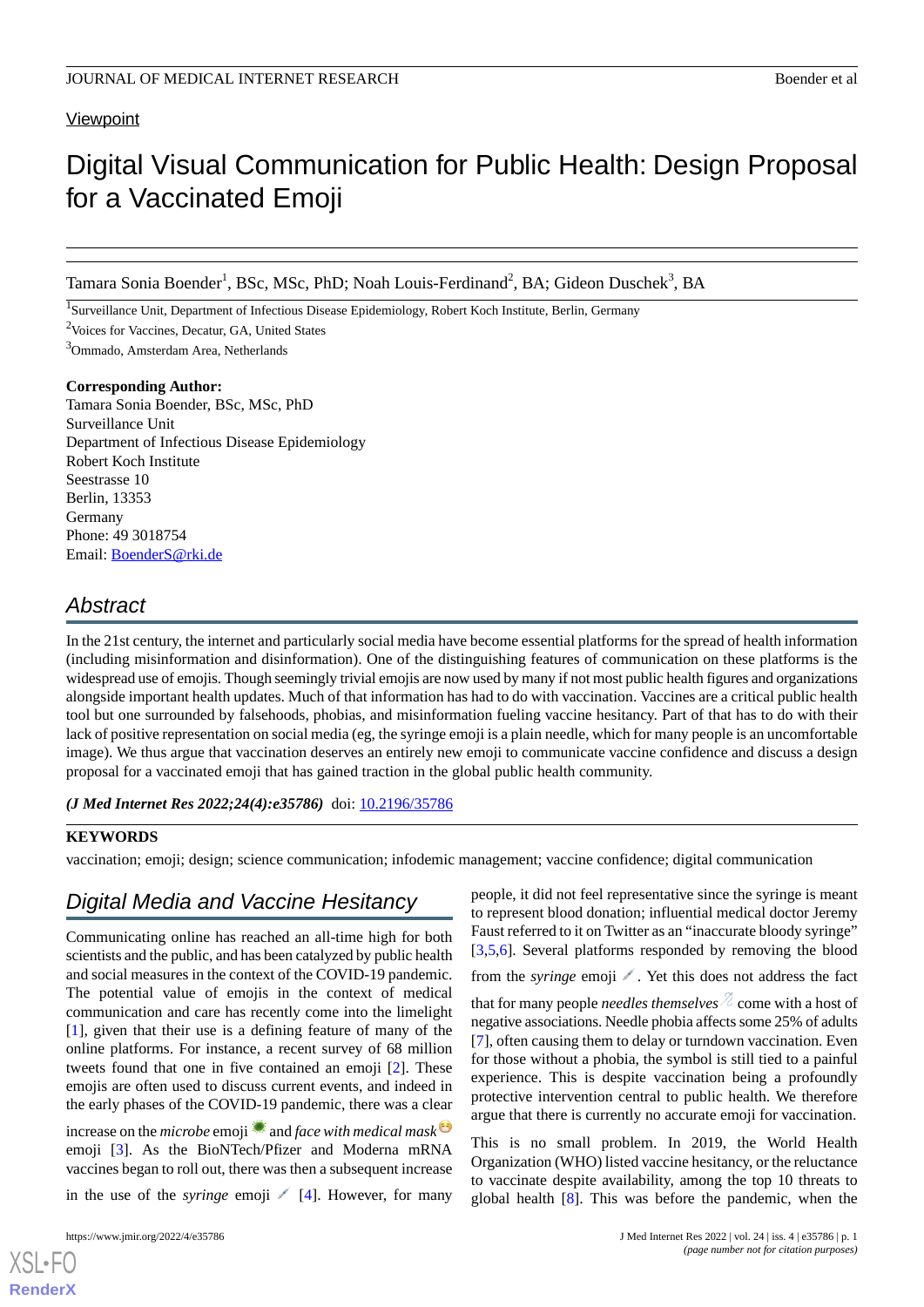lifesaving power of vaccines had come to be taken for granted, despite them being one of the best tools we have to prevent moderate and severe disease. Take for example the human papillomavirus vaccine that has the remarkable ability to prevent cancer. It has all but eliminated cervical cancer in women in the United Kingdom born after the mid-1990s. Yet, the WHO/United Nations Children's Fund (UNICEF) estimate that average performance coverage for the final dose among member states is only about 54% [\[9](#page-4-2)]. Lack of uptake year after year has surely caused a great deal of unnecessary suffering.

Vaccine hesitancy becomes an especially pressing problem in the context of pandemics, such as the 2009-2010 H1N1 (hemagglutinin type 1 and neuraminidase type 1) novel influenza A pandemic and the current COVID-19 pandemic. This is especially costly given that the COVID-19 vaccines offer an extraordinary degree of protection against severe clinical outcomes, including death. In 33 countries across the WHO European Region, an estimated 470,000 lives have been saved among those aged ≥60 years in 2021 alone [\[10](#page-4-3)]. Yet, only about one-third of the region was fully vaccinated by October 2021, with hesitancy being a major barrier to uptake [\[11](#page-4-4)].

Improving vaccine confidence, whether in Europe or elsewhere, will require more effective messaging. In the social media age [[12\]](#page-4-5), this means coming up with new tools for digital communication, supporting online risk communication and community engagement. We would specifically highlight the use of digital symbols to create shifts in attitude toward real-world phenomena. For instance, Plan International ran a campaign back in 2017 to create a "period emoji" [\[13](#page-4-6)]. Their stated intent was to reduce stigma and push back against harmful beliefs by coming up with a more modern way to communicate about menstruation. The product (designed alongside National Health Services Blood and Transplant) was the *drop of blood*

<span id="page-1-0"></span>emoji  $\bullet$ . In another case, Apple decided to change its *pistol* emoji to a *water pistol* emoji **[\[14](#page-4-7),[15\]](#page-4-8)**. This was widely Figure 1. The proposed design of the vaccinated emoji

perceived to be an effort to reduce progun sentiment given that the company also vetoed a rifle emoji.

With regard to public health, the creation of emojis is not a new

idea. For example, the *mosquito* emoji **W** was proposed in 2016 in the context of the Zika virus outbreak [\[16](#page-4-9)]. The mosquito is the deadliest animal on earth due to spreading diseases like Zika, malaria, dengue, and yellow fever. The emoji helps health professionals to communicate with the public about the presence of mosquitoes and allows researchers to promote their work around mosquito-borne diseases more easily via social media and other digital platforms. Of note, the original *mosquito* emoji

 $\triangle$  design has been added to the permanent collection of the Victoria and Albert Museum in London [\[17](#page-4-10)].

In this viewpoint, we build the case for a *vaccinated* emoji to meet the current public health need for better digital communication on vaccine confidence.

## *The Design Proposal: The Vaccinated Emoji*

We present a design for a new emoji that accurately reflects the benefits of vaccination: the *vaccinated* emoji ([Figure 1\)](#page-1-0). Following the request for an alternative to the *syringe* emoji as posted on Twitter by author TSB on January 1, 2021 [[18\]](#page-4-11), she contacted author GD for his ideas for the design of a vaccinated emoji that conveys the message of both the act and sentiment of vaccination: the protection of being vaccinated. The design process unites the strengths of health sciences and epidemiology (TSB) with design (GD). As a first step, it made sense to remove the blood from the syringe and leave it clear [[3\]](#page-3-2). However, the emoji would still contain a sharp needle, which for many people is an uncomfortable image. We wanted to create a symbol of hope, which represents protection against once-deadly diseases.



We aimed for a generic arm as a base for the emoji, representing all ages, genders, and skin tones, based on the *flexed biceps* emoji . The *flexed biceps* emoji is a top-ranked emoji in its class (body parts) and often used to indicate strength, success, overcoming a struggle, or rolling up your sleeve to receive a vaccine [[19\]](#page-4-12). We then added the *adhesive bandage* emoji over the deltoid to couple this symbol of strength with one of protection and care. Their combination enables the user to communicate the benefits of vaccination in an intuitive, playful way. The initial design of the *vaccinated* emoji by author GD, introducing the relatable and protective image of an arm with

a bandage, was posted on Twitter by January 6, 2021 [\[20](#page-4-13)]. Of note, accurate placement of the bandage on the deltoid muscle

has been challenging, and the bandage itself is also disproportionally large. However, disproportionate scale in the relationship between parts is typical for emojis. For example,

the *crying face* emoji  $\ddot{\mathbf{v}}$  has a relatively large tear because it would not be visible otherwise. The emoji was designed using the graphics editor and design programs Photoshop (Adobe Inc) and Illustrator (Adobe Inc).

To enable universal and international access to the *vaccinated* emoji, TSB and GD have submitted the design proposal to the Unicode Consortium—who formally manages emoji approval and implementation across devices, platforms, and languages—in 2021. The Unicode Standard can ensure global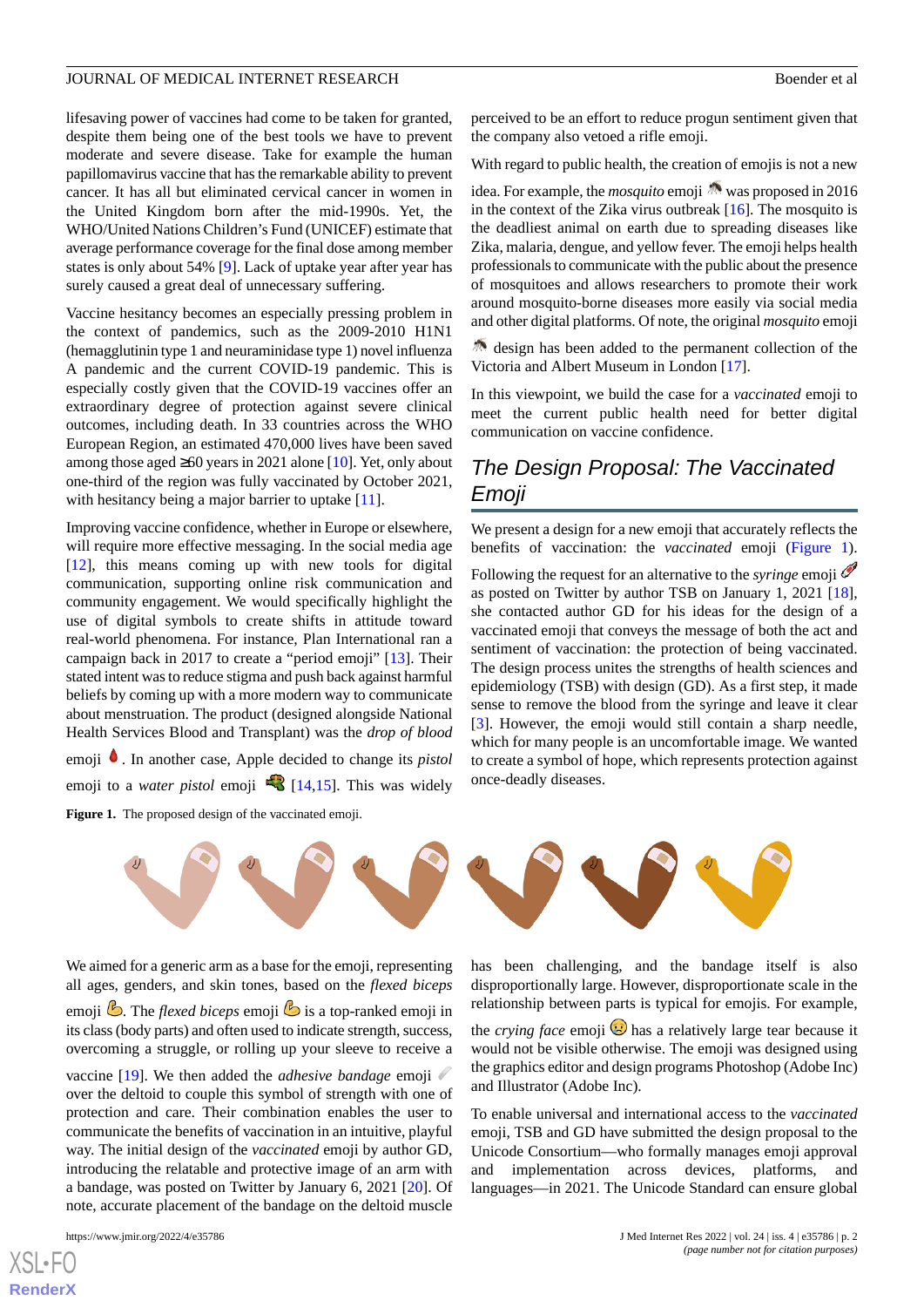access to the emojis across all platforms through the associated license agreement [\[21](#page-4-14),[22\]](#page-4-15):

*Submitter hereby acknowledges and agrees that they are submitting the Proposed Emoji for inclusion in the Standards, and further acknowledges and agrees that, if included in the Standards, the Proposed Emoji will be freely licensed by Unicode to all users around the world under the Unicode Licenses.*

The Unicode Emoji Subcommittee only selects a limited number of emojis that can be encoded and unfortunately did not select the vaccinated emoji proposal to move forward in 2021. Nonetheless, we are currently revising the emoji proposal for resubmission in 2022. It is not uncommon for emojis to be proposed multiple times before successful implementation,

which was also the case for the *mosquito* emoji  $\sqrt{\frac{23}{1}}$ . To ensure optimal advocacy for the vaccinated emoji, we also reached out to Emojination, a grassroots organization that has previously been successful at advocating for inclusive and representative emojis, including the *hijab* (person headscarf)

emoji  $\Omega$ , as well as the infectious disease prevention–related emojis for *soap* and *microbe* [\[24](#page-4-17)].

To increase uptake where vaccines are available and affordable, thoughts, feelings, and social processes can motivate getting vaccinated [\[25](#page-4-18)]. People are more likely to get vaccinated if those in their social circle do so as well [\[26](#page-4-19)]. Sending an emoji to friends and family or adding one to a tweet is literally a matter of two clicks or phone taps. The vaccinated emoji is a low-key way of both seeing and signaling others about their support of vaccination and sharing the news that they just got vaccinated. The vaccinated emoji pairs well with ongoing trends such as the vaccine selfie, where social media users post photos of themselves at a clinic with a bandage over their arm [[27\]](#page-4-20). Perhaps most importantly, the emoji can be used alongside personal stories, posts, and chats or group chats about vaccination to mark the event and reinforce one's reasons for getting vaccinated. This is important both because antivaccine messages are much more likely to make use of emotionally compelling stories [[28\]](#page-4-21) and users are more likely to remember and be deterred by stories of harm [[29\]](#page-4-22).

## *Communicating Vaccine Confidence*

The vaccine emoji was created by TSB, a health scientist and field epidemiologist, and GD, a designer. After posting the design proposal to Twitter on January 1, 2021 [\[18](#page-4-11)], it quickly gained 40,000 impressions (user views). This prompted NRC—a Dutch newspaper with 4.1 million monthly readers—to pick up and report on the trend the following week [\[30](#page-4-23)]. The emoji has been encouraged by campaigns such as Voices for Vaccines *#WhyIVax* on Twitter where trusted doctors and public health professionals gave positive examples, often with a photo of a loved one they were protecting through vaccination. The idea behind the campaign—which author NLF played a role in—was to give other users the courage to speak up about vaccines. The powerful flex of the vaccine emoji conveys confidence in one's convictions and helps animate the important yet dry facts that comprise many provaccine posts [[28\]](#page-4-21). People are more likely

 $XS$  • FO **[RenderX](http://www.renderx.com/)**

to engage in social media trends that take minimal effort. The intuitive nature of the action—though itself small—can have compounding effects due to the nature of virality and the fact that vaccination in one season predicts vaccination in the following seasons [\[26](#page-4-19)]. An emoji is the most organic, least heavy-handed way of getting that point across.

Later, NLF, who was a social media specialist for the Task Force for Global Health, began to help popularize the emoji. We reached out to a number of people through Twitter and rallied the global and public health community for *#WorldEmojiDay*, July 17 . International attention skyrocketed, and within a day, the proposal had been endorsed by many, including senior leaders at the WHO including Dr Tedros Adhanom Ghebreyesus (Director-General) and Dr Maria van Kerkhove (COVID-19 technical lead) [[31,](#page-4-24)[32](#page-5-0)]. The Task Force for Global Health metrics show that the emoji had received 300,000 impressions on their page alone in a matter of 3 days, and one can see many tweets from ordinary users endorsing the emoji and posting selfies with flexed arms. Much of this support seemed to come from the fact that the emoji is an explicitly positive symbol. Hashtags, which can also be used to rally support for a cause, have in the past year often been a site of misinformation as they can be "hijacked" easily. They are also less intuitive with respect to what they mean or how they are to be used. The success of the *vaccinated* emoji is driven by its accessibility, ease of use, and universal appeal, winning praise from commentators as diverse as Heidi Murkoff (the author of the What to Expect When You're Expecting series of pregnancy guides) and Toyin Saraki (global health advocate, health care philanthropist, and the Founder-President of Wellbeing Foundation Africa). The emoji going viral on Twitter spilled over to media coverage in the United States [[6\]](#page-3-5) and the Netherlands [\[33](#page-5-1)]. We see this kind of organic support as crucial to the success of any public health symbol. We also see scientific communication as an underleveraged component of public health. This means we should follow organic interest to create public investment in health campaigns. The vaccine emoji does precisely that.

Since World Emoji Day 2021, the *vaccinated* emoji has become a fixture in the space of digital health advocacy. By August 2021, the emoji was selected for presentation at the Stanford Infodemic Conference on Social Media and COVID-19 Misinformation [\[34](#page-5-2)]. In October 2021, GD was commissioned by the German Federal Government to design an icon for their national contact-tracing app (Corona-Warn-App, Version 2.13 [[35\]](#page-5-3)) to visually strengthen the call to get vaccinated, drawing heavily upon the vaccine emoji. Both events speak to a growing recognition that the public health community must adopt symbols that meet the public where they are at. Though still considered trivial by some, our need to shift tactics is more than urgent in a time when vaccine hesitancy has hardened into refusal by some and a sense of defeat by the rest. Now more than ever, an intuitive participatory approach to health communications is needed to support vaccine confidence. At times of physical distancing and increased use of digital communications, such as app groups and social media, emojis add to the sentiment of conversation around vaccination. Furthermore, the visual language of the *vaccinated* emoji (ie,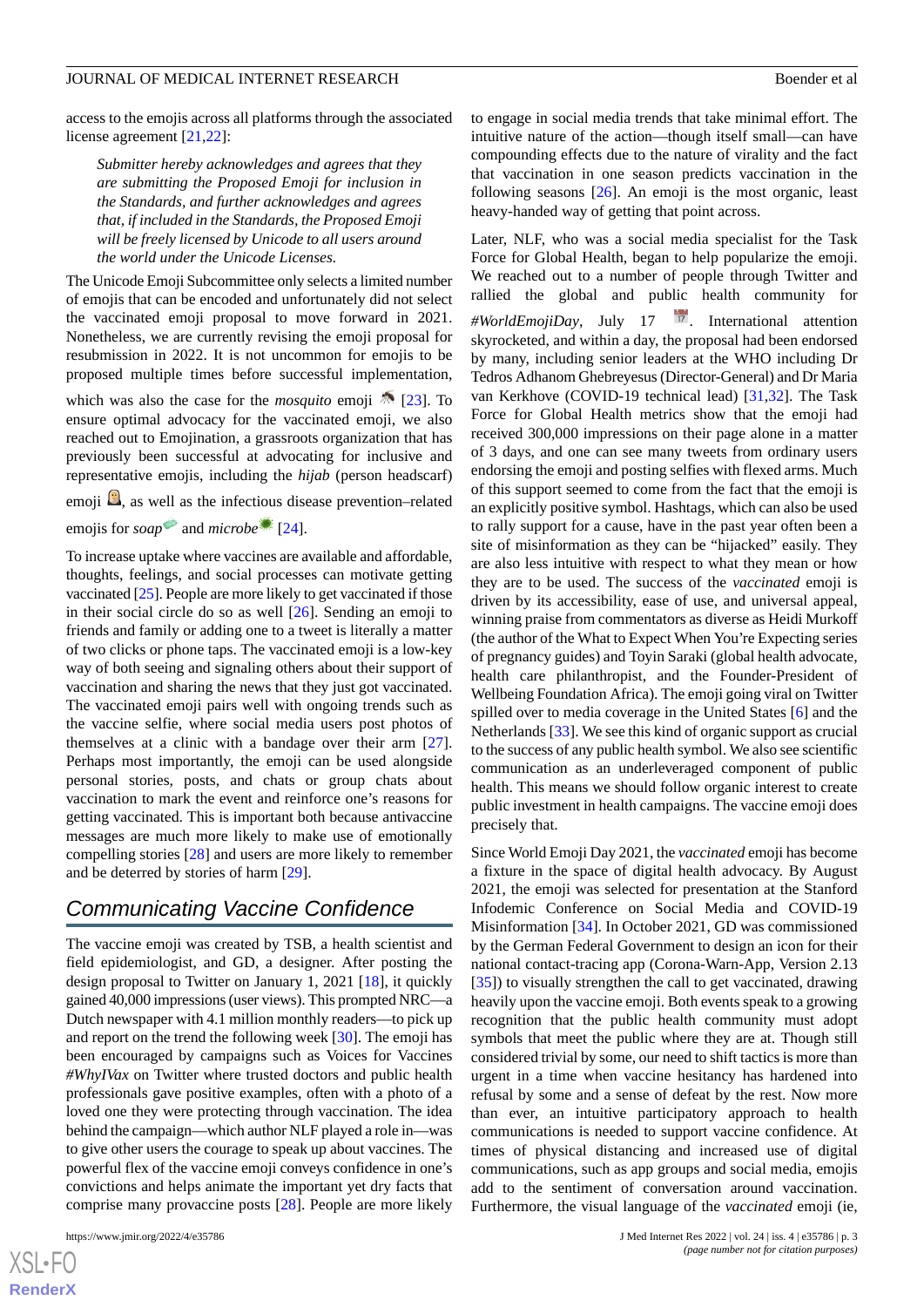showing an arm with a bandage) has been integrated into health promotion materials by national and international public health institutes with large reach, such as the Robert Koch Institute (Germany) [[36\]](#page-5-4), the US Centers for Disease Control and Prevention [[37,](#page-5-5)[38](#page-5-6)], and European Centre for Disease Prevention and Control [[39](#page-5-7)], as well as the Google Doodle with the message "Get vaccinated. Wear a mask. Save lives" [\[40](#page-5-8)].

One year after its initial design, the proposal to add an emoji for vaccination gained international support from public health and medical professionals, national and international nongovernmental organizations, the infodemic management community, and the public. We endorse previous advocacy for expanding the available set of medical emojis and wish to amplify the need for emojis for public health by our proposed vaccinated emoji ([Figure 1](#page-1-0)). Big tech companies have taken the first steps to provide appropriate visual digital communication tools for public health on the topic of vaccination, such as the *Vaccines for All* WhatsApp Sticker Pack in collaboration with the WHO [[41\]](#page-5-9) and the Twitter hashflag for the hashtag *#vaccinated* [[42\]](#page-5-10). Furthermore, UNICEF is running a major social media campaign using the hashtag #vaccinated to help spread the word that COVID-19 vaccines are safe and effective by encouraging people to post pictures of their bandage [[43\]](#page-5-11). These major social media campaigns highlight the need for a universal icon supporting this hashtag (potentially also used as a hashflag). The utility of a symbol cannot be divorced from its popularity, and from a communications perspective, the latter is a primary determinant of value.

Emojis are here to stay in our societies and have played a role not only in the fields of computer science and communication but also in marketing, behavioral science, linguistics, psychology, medicine, and education [[44](#page-5-12)[,45](#page-5-13)]. Importantly, social development is linked to emojis, such as the availability for emojis with different skin tones and genders, menstruation, and pregnancy. Encoding the vaccine emoji in the global Unicode Standard would help to make this symbol available for direct use for all to facilitate swift adaptation to ongoing (online) narratives regarding vaccination, which is much needed in the context of the pandemic and infodemic. Ultimately, the vaccinated emoji aims to be more than just an icon: a tool for public health.

## **Disclaimer**

All rights of the *vaccinated* emoji [\(Figure 1](#page-1-0) in this work) are preserved to the author GD. For the illustrative purpose of publication for this article, JMIR is granted permission to use this image [\(Figure 1\)](#page-1-0) with open access. The *vaccinated* emoji design proposal will be resubmitted to Unicode in 2022, in agreement with the Emoji Proposal Agreement & License. In this legal agreement, we warrant that the proposed emoji is available for free and open licensing, and grant to the Consortium broad rights, specifically a nonexclusive, irrevocable, perpetual, worldwide, royalty-free license to encode the proposed emoji and to sublicense it under the Consortium's various open-source licenses.

## **Conflicts of Interest**

TSB (@SoniaBoender) is a health scientist and field epidemiologist at the Robert Koch Institute (Germany's national public health institute), an institute within the portfolio of the Federal Ministry of Health. The development of the vaccinated emoji (@VaccineEmoji) and the publication of this viewpoint are not related to the author's employment at the Robert Koch Institute. NLF (@Michigan\_Noah) is the communications coordinator at Voices for Vaccines, formerly interned at the Task Force For Global Health. GD (@GideonDuschek) is a freelance designer and has designed vaccination icons based on the vaccine emoji design for the Corona-Warn-App. TSB and GD plan to resubmit the described vaccinated emoji design to Unicode in 2022 and have high hopes that the committee will ultimately proceed with the proposal. If the emoji eventually will be encoded by the Unicode Standard, the authors will gain nothing from this apart from immortal geek fame.

## <span id="page-3-2"></span><span id="page-3-1"></span><span id="page-3-0"></span>**References**

- <span id="page-3-3"></span>1. Lai D, Lee J, He S. Emoji for the medical community-challenges and opportunities. JAMA 2021 Sep 07;326(9):795-796. [doi: [10.1001/jama.2021.8409\]](http://dx.doi.org/10.1001/jama.2021.8409) [Medline: [34547099](http://www.ncbi.nlm.nih.gov/entrez/query.fcgi?cmd=Retrieve&db=PubMed&list_uids=34547099&dopt=Abstract)]
- <span id="page-3-4"></span>2. Broni K. Emoji use in the new normal. Emojipedia. 2020 May 1. URL: [https://blog.emojipedia.org/](https://blog.emojipedia.org/emoji-use-in-the-new-normal/) [emoji-use-in-the-new-normal/](https://blog.emojipedia.org/emoji-use-in-the-new-normal/) [accessed 2021-11-21]
- 3. Broni K. Vaccine emoji comes to life. Emojipedia. 2021 Feb 16. URL: [https://blog.emojipedia.org/](https://blog.emojipedia.org/vaccine-emoji-comes-to-life/) [vaccine-emoji-comes-to-life/](https://blog.emojipedia.org/vaccine-emoji-comes-to-life/) [accessed 2021-11-21]
- <span id="page-3-5"></span>4. Coronavirus / COVID19 emoji list Updated 2021. Emojipedia. 2021. URL: <https://emojipedia.org/coronavirus/> [accessed 2021-11-21]
- 5. Faust J. BREAKING: they finally got us a vaccine emoji that looks right!!! No more inaccurate bloody syringe! @TFGH @WHO @DrTedros @RickABright @KizzyPhD @NIHDirector @VaccineEmoji @ashishkjha @uche\_blackstock @meganranney @Cleavon\_MD @Craig\_A\_Spencer. Twitter. 2021 Jul 19. URL: [https://twitter.com/jeremyfaust/status/](https://twitter.com/jeremyfaust/status/1417136828654792708) [1417136828654792708](https://twitter.com/jeremyfaust/status/1417136828654792708) [accessed 2021-07-19]
- 6. D'Ambrosio A. No more bloody syringe: new vaccine emoji gains key support icon promotes positive image of COVID vaccine on social media, docs and public health experts say. Medpage Today. 2021 Jul 23. URL: [https://www.](https://www.medpagetoday.com/special-reports/exclusives/93728) [medpagetoday.com/special-reports/exclusives/93728](https://www.medpagetoday.com/special-reports/exclusives/93728) [accessed 2021-07-23]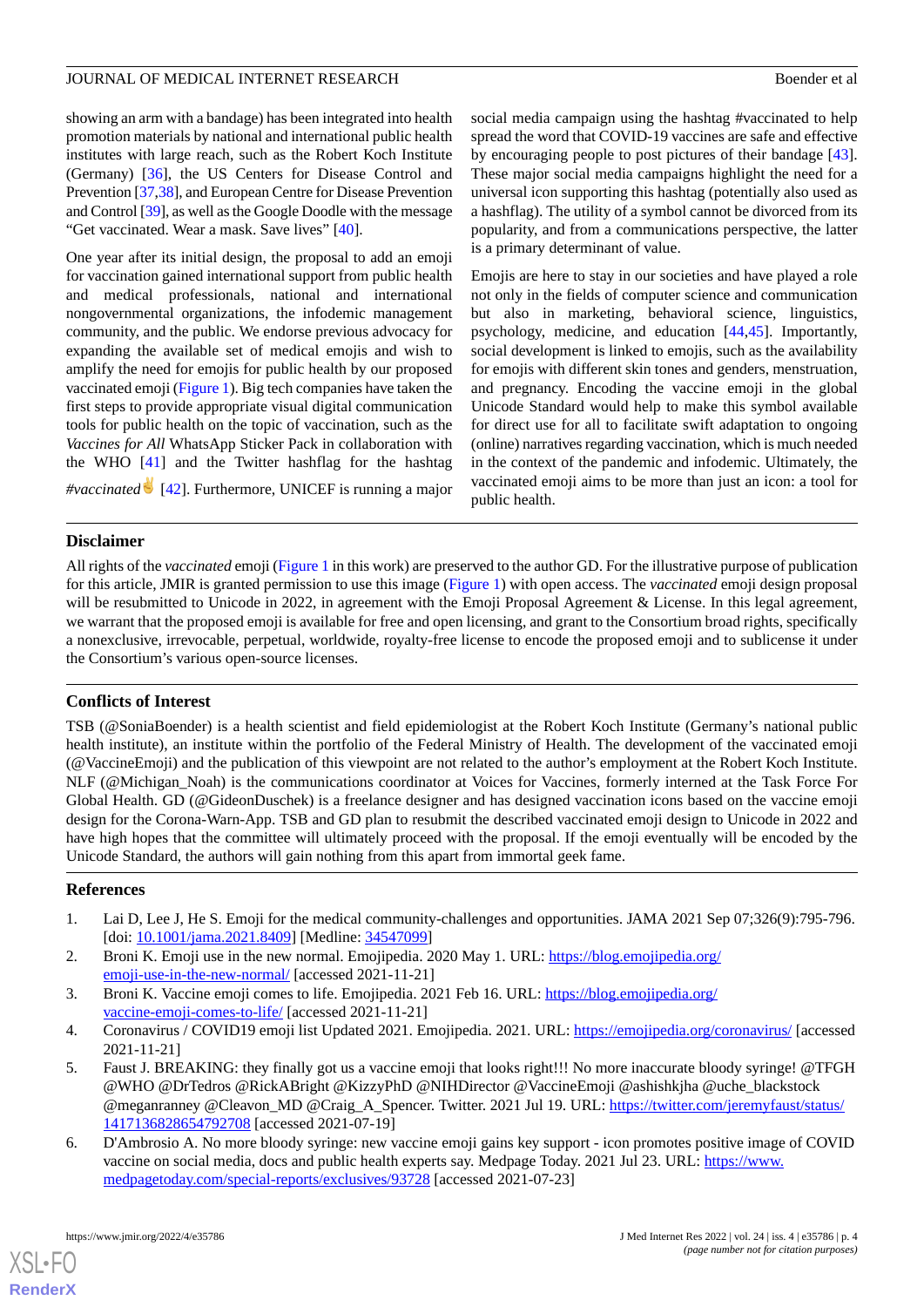## JOURNAL OF MEDICAL INTERNET RESEARCH Boender et al

- <span id="page-4-0"></span>7. McLenon J, Rogers MAM. The fear of needles: a systematic review and meta-analysis. J Adv Nurs 2019 Jan;75(1):30-42. [doi: [10.1111/jan.13818\]](http://dx.doi.org/10.1111/jan.13818) [Medline: [30109720\]](http://www.ncbi.nlm.nih.gov/entrez/query.fcgi?cmd=Retrieve&db=PubMed&list_uids=30109720&dopt=Abstract)
- <span id="page-4-2"></span><span id="page-4-1"></span>8. Ten threats to global health in 2019. World Health Organization. 2019 Jan 10. URL: [https://www.who.int/news-room/](https://www.who.int/news-room/spotlight/ten-threats-to-global-health-in-2019) [spotlight/ten-threats-to-global-health-in-2019](https://www.who.int/news-room/spotlight/ten-threats-to-global-health-in-2019) [accessed 2021-11-21]
- 9. Falcaro M, Castañon A, Ndlela B, Checchi M, Soldan K, Lopez-Bernal J, et al. The effects of the national HPV vaccination programme in England, UK, on cervical cancer and grade 3 cervical intraepithelial neoplasia incidence: a register-based observational study. Lancet 2021 Dec 04;398(10316):2084-2092. [doi: [10.1016/S0140-6736\(21\)02178-4\]](http://dx.doi.org/10.1016/S0140-6736(21)02178-4) [Medline: [34741816](http://www.ncbi.nlm.nih.gov/entrez/query.fcgi?cmd=Retrieve&db=PubMed&list_uids=34741816&dopt=Abstract)]
- <span id="page-4-3"></span>10. Meslé MM, Brown J, Mook P, Hagan J, Pastore R, Bundle N, et al. Estimated number of deaths directly averted in people 60 years and older as a result of COVID-19 vaccination in the WHO European Region, December 2020 to November 2021. Eurosurveillance 2021 Nov;26(47):2101021 [[FREE Full text\]](http://www.eurosurveillance.org/content/10.2807/1560-7917.ES.2021.26.47.2101021) [doi: [10.2807/1560-7917.ES.2021.26.47.2101021](http://dx.doi.org/10.2807/1560-7917.ES.2021.26.47.2101021)] [Medline: [34823641](http://www.ncbi.nlm.nih.gov/entrez/query.fcgi?cmd=Retrieve&db=PubMed&list_uids=34823641&dopt=Abstract)]
- <span id="page-4-4"></span>11. One billion COVID-19 vaccine doses administered in the WHO European Region – but risks for the unvaccinated leave no room for complacency. World Health Organization Regional Office for Europe. Copenhagen: WHO/Europe Press Office; 2021 Oct 21. URL: [https://www.euro.who.int/en/media-centre/sections/press-releases/2021/](https://www.euro.who.int/en/media-centre/sections/press-releases/2021/one-billion-covid-19-vaccine-doses-administered-in-the-who-european-region-but-risks-for-the-unvaccinated-leave-no-room-for-complacency) [one-billion-covid-19-vaccine-doses-administered-in-the-who-european-region-but-risks-for-the-unvaccinated-leave-no-room-for-complacency](https://www.euro.who.int/en/media-centre/sections/press-releases/2021/one-billion-covid-19-vaccine-doses-administered-in-the-who-european-region-but-risks-for-the-unvaccinated-leave-no-room-for-complacency) [accessed 2021-12-28]
- <span id="page-4-6"></span><span id="page-4-5"></span>12. Hammer CC, Boender TS, Thomas DR. Social media for field epidemiologists (#SoMe4epi): how to use Twitter during the #COVID19 pandemic. Int J Infect Dis 2021 Oct;110 Suppl 1:S11-S16 [\[FREE Full text](https://linkinghub.elsevier.com/retrieve/pii/S1201-9712(21)00437-9)] [doi: [10.1016/j.ijid.2021.05.035\]](http://dx.doi.org/10.1016/j.ijid.2021.05.035) [Medline: [34022332](http://www.ncbi.nlm.nih.gov/entrez/query.fcgi?cmd=Retrieve&db=PubMed&list_uids=34022332&dopt=Abstract)]
- <span id="page-4-8"></span><span id="page-4-7"></span>13. Our period emoji is appearing on phones!. Plan International UK. 2019. URL: [https://plan-uk.org/act-for-girls/](https://plan-uk.org/act-for-girls/join-our-campaign-for-a-period-emoji) [join-our-campaign-for-a-period-emoji](https://plan-uk.org/act-for-girls/join-our-campaign-for-a-period-emoji) [accessed 2022-07-07]
- <span id="page-4-9"></span>14. Water pistol. Emojipedia. URL:<https://emojipedia.org/pistol/> [accessed 2022-02-03]
- <span id="page-4-10"></span>15. Kelly H. Apple replaces the pistol emoji with a water gun. CNN Business. 2016 Aug 2. URL: [https://money.cnn.com/2016/](https://money.cnn.com/2016/08/01/technology/apple-pistol-emoji/index.html) [08/01/technology/apple-pistol-emoji/index.html](https://money.cnn.com/2016/08/01/technology/apple-pistol-emoji/index.html) [accessed 2022-02-10]
- <span id="page-4-11"></span>16. Mackay IM. World's most dangerous animals set free… digitally. Virology Down Under. 2018 Mar 1. URL: [https:/](https://virologydownunder.com/worlds-most-dangerous-animals-set-free-digitally/) [/virologydownunder.com/worlds-most-dangerous-animals-set-free-digitally/](https://virologydownunder.com/worlds-most-dangerous-animals-set-free-digitally/) [accessed 2021-12-28]
- 17. Messer A. Mosquito emoji in .png format. Victoria and Albert Museum. 2018. URL: [https://collections.vam.ac.uk/item/](https://collections.vam.ac.uk/item/O1432402/mosquito-emoji-in-aphelandra-messer/) [O1432402/mosquito-emoji-in-aphelandra-messer/](https://collections.vam.ac.uk/item/O1432402/mosquito-emoji-in-aphelandra-messer/) [accessed 2022-01-28]
- <span id="page-4-13"></span><span id="page-4-12"></span>18. Boender TS. Instead of a blood dripping syringe, can we please have an accurate vaccin emoji? 2021 needs it! https://emojipedia.org/search/?q=Vaccin @Emojipedia #VaccinEmoji #vaccination #hope #COVID19 #SciComm. Twitter. 2021 Jan 21. URL:<https://twitter.com/SoniaBoender/status/1344960382482456576> [accessed 2021-11-21]
- <span id="page-4-14"></span>19. Daniel J. The most frequently used emoji of 2021. Unicode. 2021. URL:<https://home.unicode.org/emoji/emoji-frequency/> [accessed 2021-12-28]
- <span id="page-4-15"></span>20. Boender TS. Twitter. 2021 Jan 6. URL:<https://twitter.com/SoniaBoender/status/1346749706458816512> [accessed 2022-01-28]
- <span id="page-4-17"></span><span id="page-4-16"></span>21. Guidelines for submitting Unicode® emoji proposals. Unicode. URL:<https://www.unicode.org/emoji/proposals.html> [accessed 2022-01-26]
- <span id="page-4-18"></span>22. Emoji proposal agreement and license. Unicode. URL:<https://www.unicode.org/emoji/emoji-proposal-agreement.pdf> [accessed 2022-01-26]
- <span id="page-4-19"></span>23. Emoji requests. Unicode. URL:<https://unicode.org/emoji/emoji-requests.html> [accessed 2022-01-29]
- 24. Lee J. Hijab and interracial couple emoji images acquired by Cooper Hewitt, Smithsonian Design Museum For Permanent Collection. Emojination. 2021. URL: <http://www.emojination.org/press-releases> [accessed 2022-01-29]
- <span id="page-4-20"></span>25. Brewer NT, Chapman GB, Rothman AJ, Leask J, Kempe A. Increasing vaccination: putting psychological science into action. Psychol Sci Public Interest 2017 Dec;18(3):149-207. [doi: [10.1177/1529100618760521\]](http://dx.doi.org/10.1177/1529100618760521) [Medline: [29611455](http://www.ncbi.nlm.nih.gov/entrez/query.fcgi?cmd=Retrieve&db=PubMed&list_uids=29611455&dopt=Abstract)]
- <span id="page-4-22"></span><span id="page-4-21"></span>26. Bruine de Bruin W, Parker AM, Galesic M, Vardavas R. Reports of social circles' and own vaccination behavior: a national longitudinal survey. Health Psychol 2019 Dec;38(11):975-983 [\[FREE Full text\]](http://europepmc.org/abstract/MED/31259597) [doi: [10.1037/hea0000771](http://dx.doi.org/10.1037/hea0000771)] [Medline: [31259597](http://www.ncbi.nlm.nih.gov/entrez/query.fcgi?cmd=Retrieve&db=PubMed&list_uids=31259597&dopt=Abstract)]
- <span id="page-4-24"></span><span id="page-4-23"></span>27. Ittefaq M, Ahmad Kamboh S, Abwao M. COVID-19 vaccine selfie: a modest endeavor to increase vaccine acceptance. Psychol Health 2021 Aug 02:1-5. [doi: [10.1080/08870446.2021.1957888\]](http://dx.doi.org/10.1080/08870446.2021.1957888) [Medline: [34339323\]](http://www.ncbi.nlm.nih.gov/entrez/query.fcgi?cmd=Retrieve&db=PubMed&list_uids=34339323&dopt=Abstract)
- 28. Teoh D. The power of social media for HPV vaccination-not fake news!. Am Soc Clin Oncol Educ Book 2019 Jan;39:75-78 [[FREE Full text](https://ascopubs.org/doi/10.1200/EDBK_239363?url_ver=Z39.88-2003&rfr_id=ori:rid:crossref.org&rfr_dat=cr_pub%3dpubmed)] [doi: [10.1200/EDBK\\_239363\]](http://dx.doi.org/10.1200/EDBK_239363) [Medline: [31099637\]](http://www.ncbi.nlm.nih.gov/entrez/query.fcgi?cmd=Retrieve&db=PubMed&list_uids=31099637&dopt=Abstract)
- 29. Margolis MA, Brewer NT, Shah PD, Calo WA, Gilkey MB. Stories about HPV vaccine in social media, traditional media, and conversations. Prev Med 2019 Jan;118:251-256. [doi: [10.1016/j.ypmed.2018.11.005\]](http://dx.doi.org/10.1016/j.ypmed.2018.11.005) [Medline: [30414396](http://www.ncbi.nlm.nih.gov/entrez/query.fcgi?cmd=Retrieve&db=PubMed&list_uids=30414396&dopt=Abstract)]
- 30. van der Stap S. Emoji voor een prik. NRC Handelsblad 2021 Jan 9:a4026867 [\[FREE Full text\]](https://www.nrc.nl/nieuws/2021/01/09/emoji-voor-een-prik-a4026867)
- 31. Adhanom Ghebreyesus T. This is a great idea, @TFGH! I hope next #WorldEmojiDay we will have a #VaccineEmoji and that people in all countries will be able to use it after getting their #COVID19 vaccine. #VaccinEquity. Twitter. 2021 Jul 18. URL: <https://twitter.com/DrTedros/status/1416520738987728897?s=20> [accessed 2021-07-18]